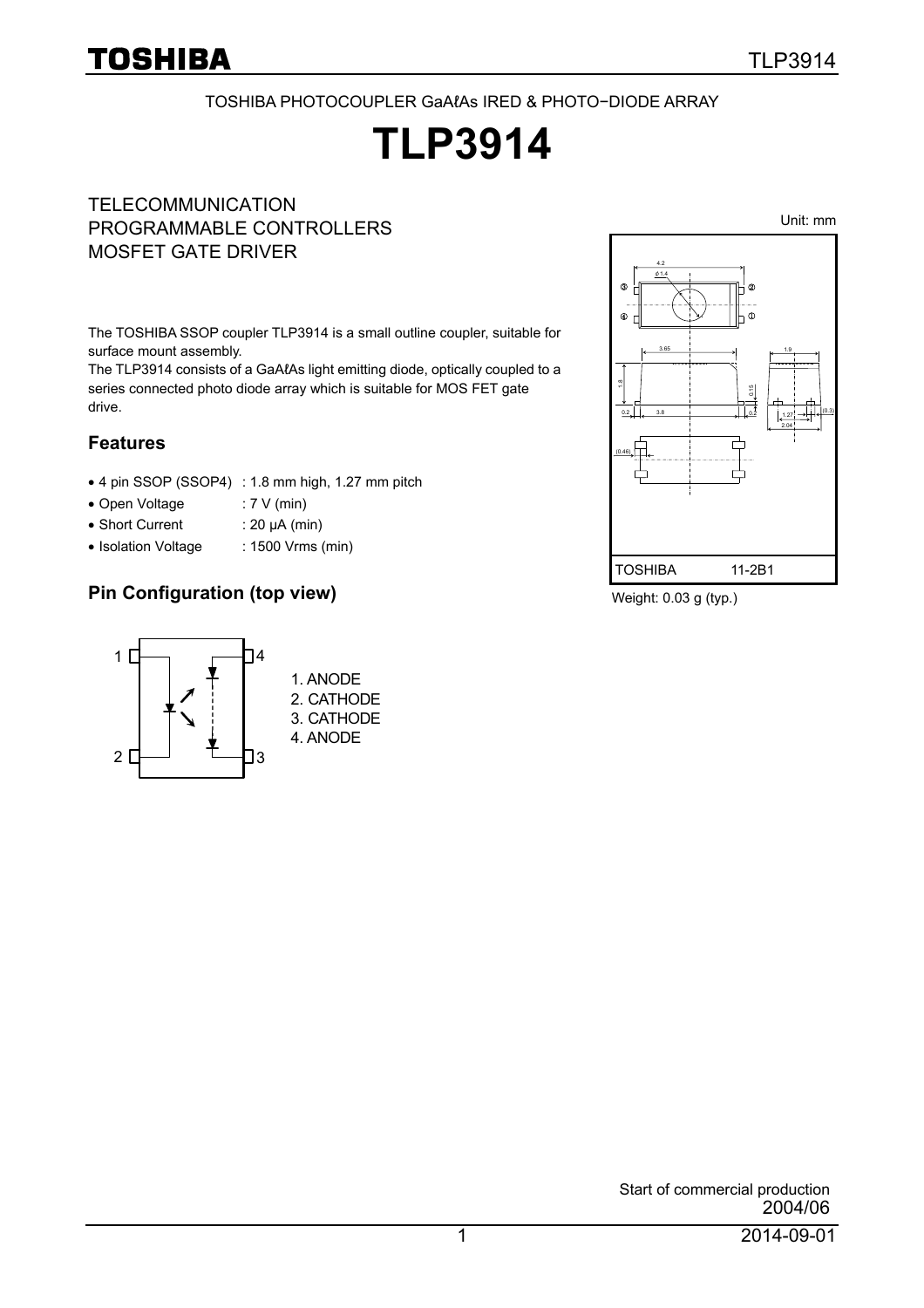#### **Absolute Maximum Ratings (Ta = 25°C)**

| Characteristic                                                             |                                                     | Symbol                | Rating      | Unit         |
|----------------------------------------------------------------------------|-----------------------------------------------------|-----------------------|-------------|--------------|
| LED                                                                        | <b>Forward Current</b>                              | ΙF                    | 30          | mA           |
|                                                                            | <b>Forward Current</b><br>Derating (Ta $\geq$ 25°C) | $\Delta$  F / °C      | $-0.3$      | mA / °C      |
|                                                                            | Reverse Voltage                                     | V <sub>R</sub>        | 5           | $\vee$       |
|                                                                            | Junction Temperature                                | T <sub>i</sub>        | 125         | °C           |
| <b>DETECTOR</b>                                                            | <b>Forward Current</b>                              | l <sub>ED</sub>       | 50          | μA           |
|                                                                            | Reverse Voltage                                     | <b>V<sub>RD</sub></b> | 10          | V            |
|                                                                            | Junction Temperature                                | Τi                    | 125         | °C           |
| Storage Temperature Range                                                  |                                                     | $T_{\text{stg}}$      | $-55 - 125$ | °C           |
| <b>Operating Temperature Range</b>                                         |                                                     | $T_{\mathsf{opr}}$    | $-40 - 85$  | $^{\circ}$ C |
| Lead Soldering Temperature (10 s)                                          |                                                     | $T_{sol}$             | 260         | $^{\circ}$ C |
| <b>Isolation Voltage</b><br>$(AC, 1$ minute, R.H. $\leq 60\%)$<br>(Note 1) |                                                     | $BV_S$                | 1500        | Vrms         |

Note: Using continuously under heavy loads (e.g. the application of high temperature/current/voltage and the significant change in temperature, etc.) may cause this product to decrease in the reliability significantly even if the operating conditions (i.e. operating temperature/current/voltage, etc.) are within the absolute maximum ratings.

Please design the appropriate reliability upon reviewing the Toshiba Semiconductor Reliability Handbook ("Handling Precautions"/"Derating Concept and Methods") and individual reliability data (i.e. reliability test report and estimated failure rate, etc).

(Note 1): Device considered a two terminal device: Pins 1 and 2 shorted together and pins 3 and 4 shorted together.

#### **Caution**

This device is sensitive to electrostatic discharge. When using this device, please ensure that all tools and equipment are earthed.

#### **Recommended Operating Conditions (Note 2)**

| Characteristic               | Symbol           | Min   | Typ. | Max | Unit   |
|------------------------------|------------------|-------|------|-----|--------|
| <b>Forward Current</b>       | IF               |       |      | 20  | mA     |
| <b>Operating Temperature</b> | <sup>1</sup> opr | $-25$ |      | 65  | $\sim$ |

Note: Recommended operating conditions are given as a design guideline to obtain expected performance of the device. Additionally, each item is an independent guideline respectively. In developing designs using this product, please confirm specified characteristics shown in this document.

#### **Individual Electrical Characteristics (Ta = 25°C)**

| Characteristic  |                                   | Symbol                | <b>Test Condition</b> | Min  | Typ. | Max  | Unit |
|-----------------|-----------------------------------|-----------------------|-----------------------|------|------|------|------|
| LED             | Forward Voltage                   | VF                    | $I_F = 10$ mA         | 1.15 | 1.30 | 1.45 | V    |
|                 | <b>Reverse Current</b>            | l <sub>R</sub>        | $V_R = 5 V$           |      |      | 10   | μA   |
|                 | Capacitance                       | $C_T$                 | $V = 0, f = 1 MHz$    |      | 30   |      | pF   |
| <b>DETECTOR</b> | Forward Voltage                   | <b>V<sub>FD</sub></b> | $I_{FD}$ = 10 $\mu$ A |      | 9.6  |      | v    |
|                 | <b>Reverse Current</b>            | <sup>I</sup> RD       | $V_{RD}$ = 10 V       |      |      |      | nA   |
|                 | Capacitance<br>(Anode to Cathode) | C <sub>TD</sub>       | $V = 0, f = 1 MHz$    |      | 2.5  |      | pF   |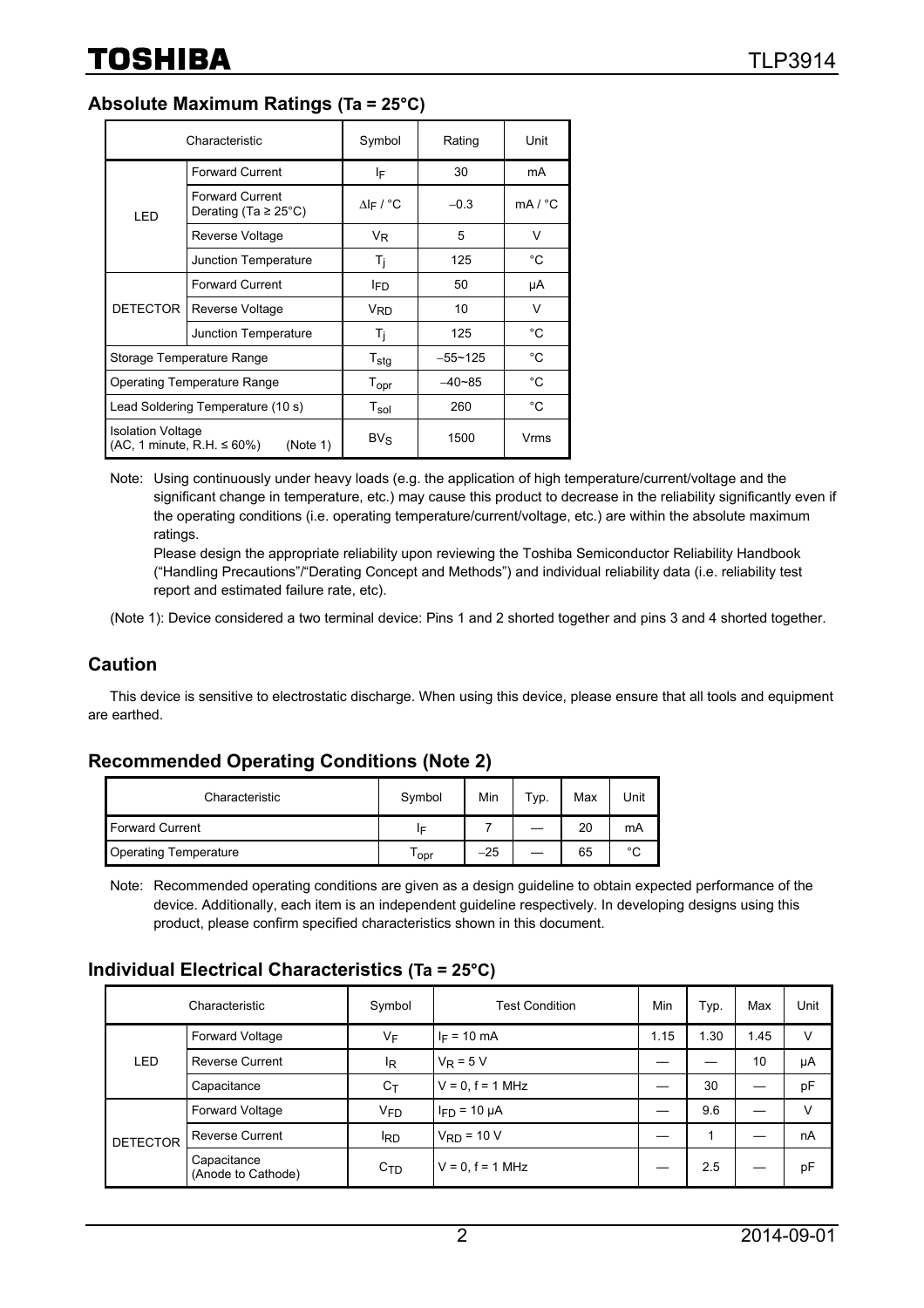#### **Coupled Electrical Characteristics (Ta = 25°C)**

| Characteristic        | Symbol | <b>Test Condition</b> | Min | Typ. | Max | Unit |
|-----------------------|--------|-----------------------|-----|------|-----|------|
| Open-Circuit Voltage  | Voc    | $I_F = 10 \text{ mA}$ |     | __   |     |      |
| Short-Circuit Current | Isc    | $I_F = 10 \text{ mA}$ | 20  |      |     | μA   |

#### **Isolation Characteristics (Ta = 25°C)**

| Characteristic              | Symbol      | Test Condition                 | Min                | Typ.      | Max | Unit |
|-----------------------------|-------------|--------------------------------|--------------------|-----------|-----|------|
| Capacitance Input to Output | $c_{\rm S}$ | $V_S = 0$ , f = 1 MHz          |                    | 0.8       |     | pF   |
| <b>Isolation Resistance</b> | $R_{\rm S}$ | $V_S$ = 500 V, R.H. $\leq$ 60% | $5 \times 10^{10}$ | $10^{14}$ |     | Ω    |
| <b>Isolation Voltage</b>    | $BV_S$      | AC, 1 minute                   | 1500               |           |     | Vrms |
|                             |             | AC, 1 second in oil            |                    | 3000      |     |      |
|                             |             | DC, 1 minute in oil            |                    | 3000      |     | Vdc  |

#### **Switching Characteristics (Ta = 25°C)**

| Characteristic | Symbol | <b>Test Condition</b>                            | Min | Typ. | Max | Unit |
|----------------|--------|--------------------------------------------------|-----|------|-----|------|
| Turn-on Time   | ton    | I <sub>F</sub> = 10 mA, R <sub>SH</sub> = 300 kΩ |     | 0.3  |     | ms   |
| Turn-off Time  | toff   | $C_L = 1000pF$<br>(Note 3)                       |     | 0.6  |     | ms   |

(Note 3): SWITCHING TIME TEST CIRCUIT



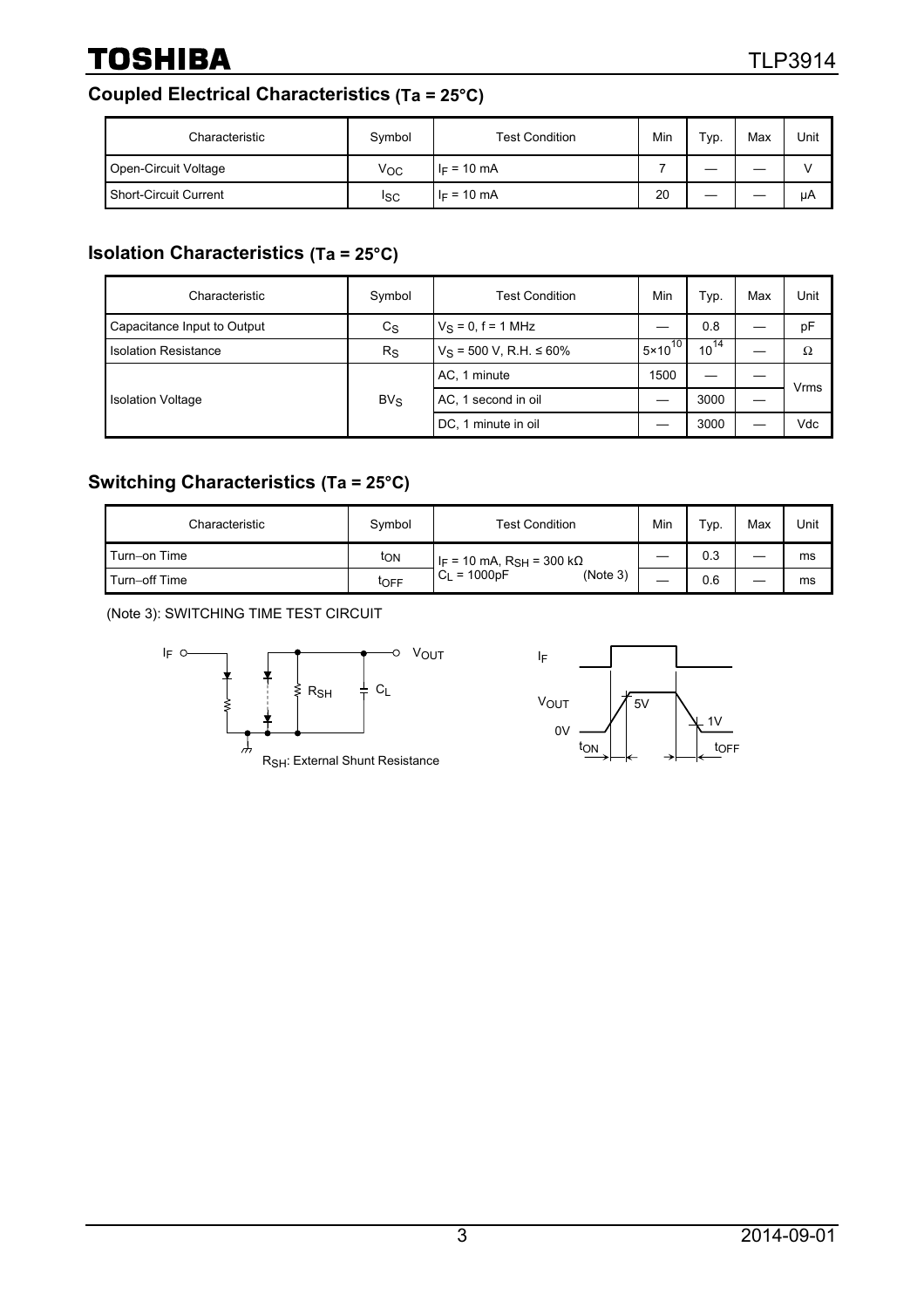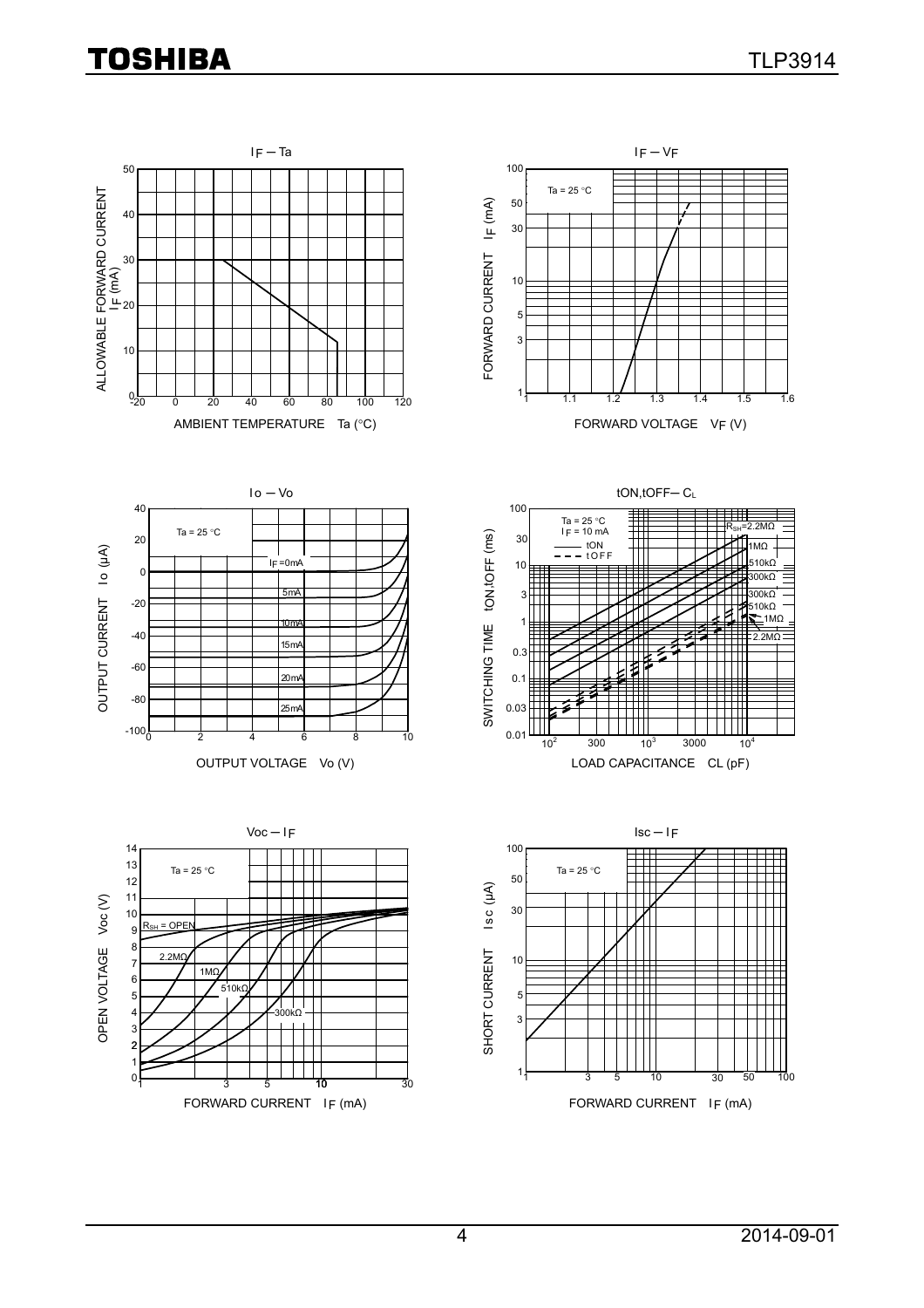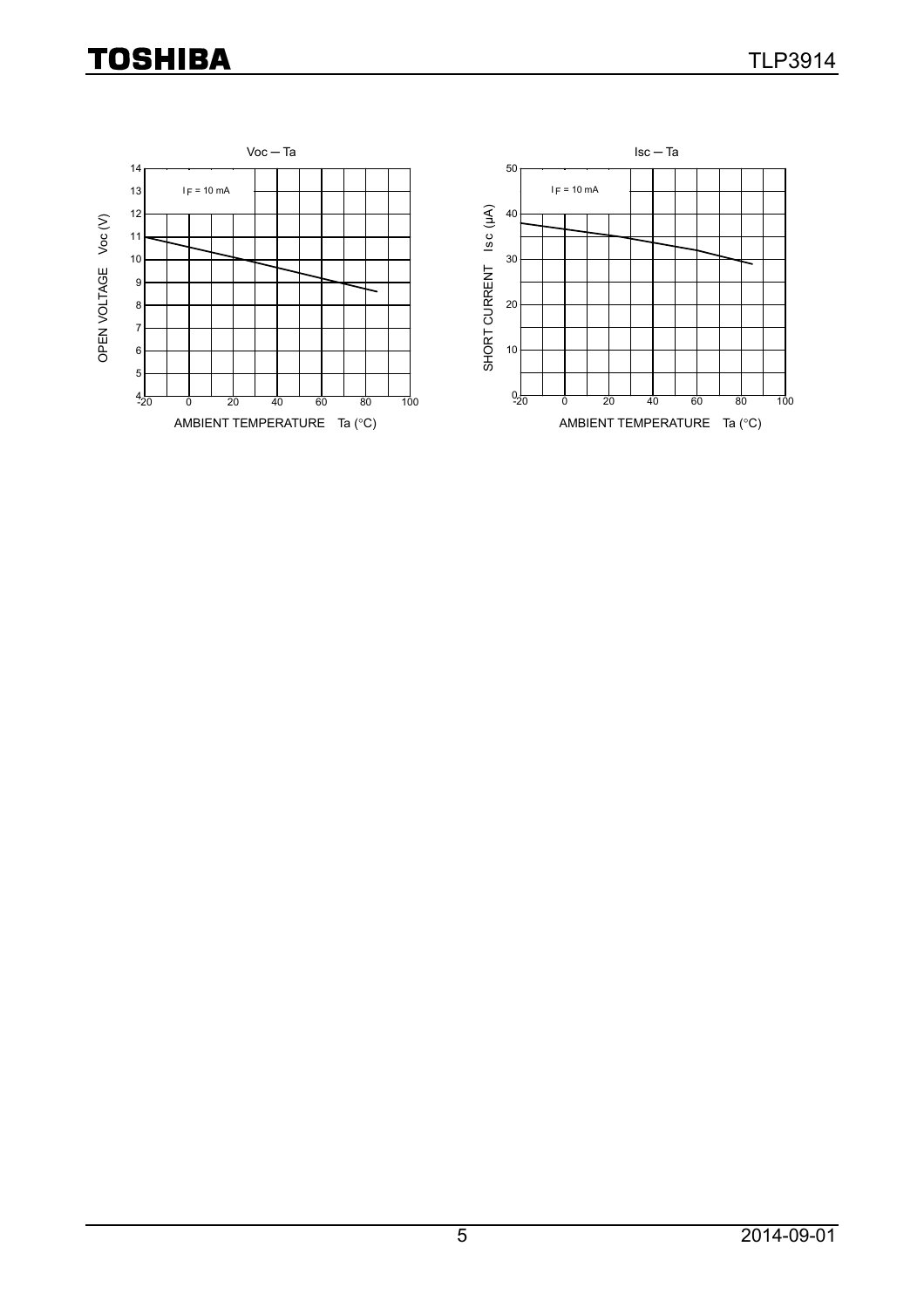#### OUTLINE DRAWING

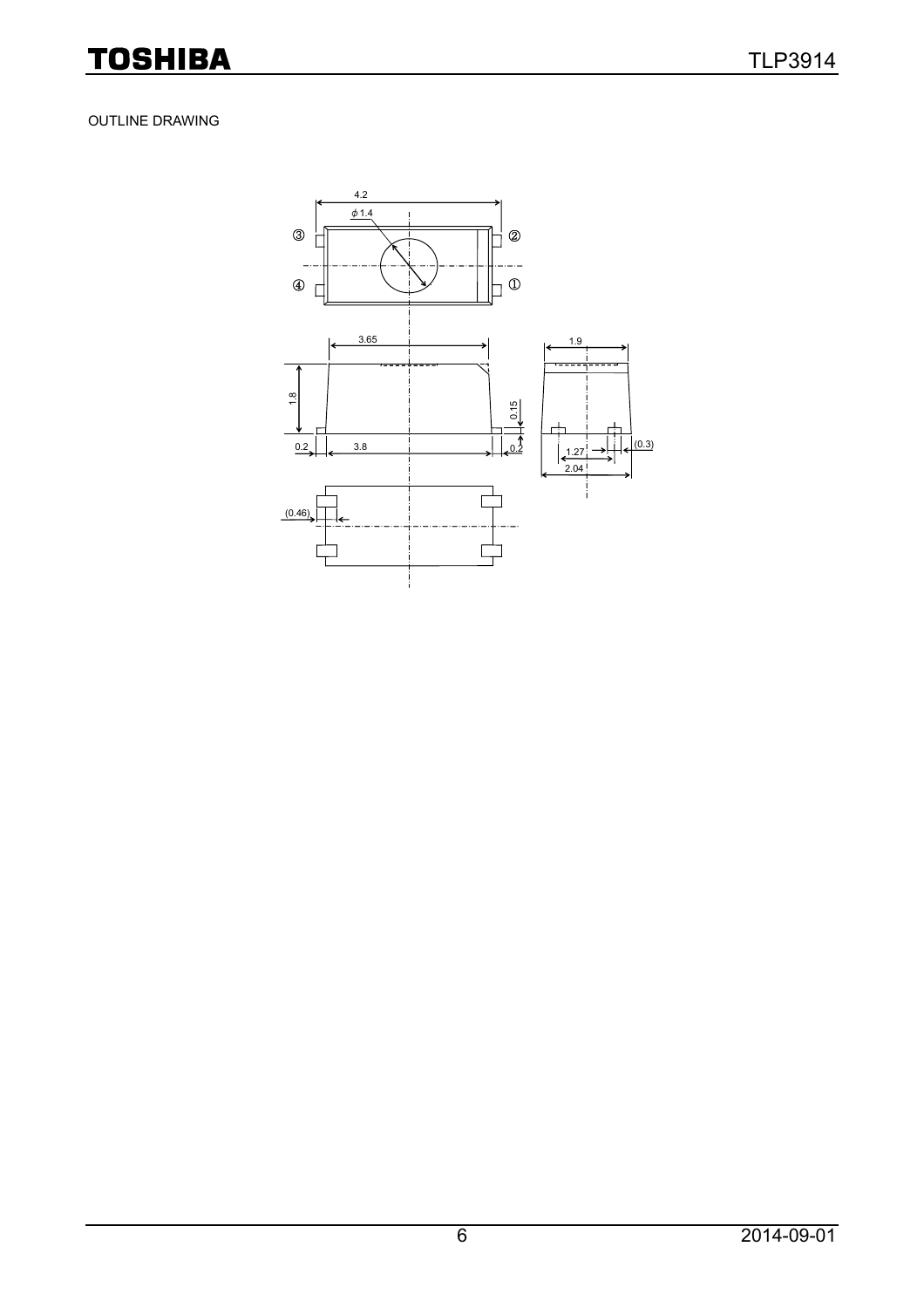#### **RESTRICTIONS ON PRODUCT USE**

- Toshiba Corporation, and its subsidiaries and affiliates (collectively "TOSHIBA"), reserve the right to make changes to the information in this document, and related hardware, software and systems (collectively "Product") without notice.
- This document and any information herein may not be reproduced without prior written permission from TOSHIBA. Even with TOSHIBA's written permission, reproduction is permissible only if reproduction is without alteration/omission.
- Though TOSHIBA works continually to improve Product's quality and reliability, Product can malfunction or fail. Customers are responsible for complying with safety standards and for providing adequate designs and safeguards for their hardware, software and systems which minimize risk and avoid situations in which a malfunction or failure of Product could cause loss of human life, bodily injury or damage to property, including data loss or corruption. Before customers use the Product, create designs including the Product, or incorporate the Product into their own applications, customers must also refer to and comply with (a) the latest versions of all relevant TOSHIBA information, including without limitation, this document, the specifications, the data sheets and application notes for Product and the precautions and conditions set forth in the "TOSHIBA Semiconductor Reliability Handbook" and (b) the instructions for the application with which the Product will be used with or for. Customers are solely responsible for all aspects of their own product design or applications, including but not limited to (a) determining the appropriateness of the use of this Product in such design or applications; (b) evaluating and determining the applicability of any information contained in this document, or in charts, diagrams, programs, algorithms, sample application circuits, or any other referenced documents; and (c) validating all operating parameters for such designs and applications. **TOSHIBA ASSUMES NO LIABILITY FOR CUSTOMERS' PRODUCT DESIGN OR APPLICATIONS.**
- **PRODUCT IS NEITHER INTENDED NOR WARRANTED FOR USE IN EQUIPMENTS OR SYSTEMS THAT REQUIRE EXTRAORDINARILY HIGH LEVELS OF QUALITY AND/OR RELIABILITY, AND/OR A MALFUNCTION OR FAILURE OF WHICH MAY CAUSE LOSS OF HUMAN LIFE, BODILY INJURY, SERIOUS PROPERTY DAMAGE AND/OR SERIOUS PUBLIC IMPACT (**"**UNINTENDED USE**"**).** Except for specific applications as expressly stated in this document, Unintended Use includes, without limitation, equipment used in nuclear facilities, equipment used in the aerospace industry, medical equipment, equipment used for automobiles, trains, ships and other transportation, traffic signaling equipment, equipment used to control combustions or explosions, safety devices, elevators and escalators, devices related to electric power, and equipment used in finance-related fields. **IF YOU USE PRODUCT FOR UNINTENDED USE, TOSHIBA ASSUMES NO LIABILITY FOR PRODUCT.** For details, please contact your TOSHIBA sales representative.
- Do not disassemble, analyze, reverse-engineer, alter, modify, translate or copy Product, whether in whole or in part.
- Product shall not be used for or incorporated into any products or systems whose manufacture, use, or sale is prohibited under any applicable laws or regulations.
- The information contained herein is presented only as quidance for Product use. No responsibility is assumed by TOSHIBA for any infringement of patents or any other intellectual property rights of third parties that may result from the use of Product. No license to any intellectual property right is granted by this document, whether express or implied, by estoppel or otherwise.
- **ABSENT A WRITTEN SIGNED AGREEMENT, EXCEPT AS PROVIDED IN THE RELEVANT TERMS AND CONDITIONS OF SALE FOR PRODUCT, AND TO THE MAXIMUM EXTENT ALLOWABLE BY LAW, TOSHIBA (1) ASSUMES NO LIABILITY WHATSOEVER, INCLUDING WITHOUT LIMITATION, INDIRECT, CONSEQUENTIAL, SPECIAL, OR INCIDENTAL DAMAGES OR LOSS, INCLUDING WITHOUT LIMITATION, LOSS OF PROFITS, LOSS OF OPPORTUNITIES, BUSINESS INTERRUPTION AND LOSS OF DATA, AND (2) DISCLAIMS ANY AND ALL EXPRESS OR IMPLIED WARRANTIES AND CONDITIONS RELATED TO SALE, USE OF PRODUCT, OR INFORMATION, INCLUDING WARRANTIES OR CONDITIONS OF MERCHANTABILITY, FITNESS FOR A PARTICULAR PURPOSE, ACCURACY OF INFORMATION, OR NONINFRINGEMENT.**
- GaAs (Gallium Arsenide) is used in Product. GaAs is harmful to humans if consumed or absorbed, whether in the form of dust or vapor. Handle with care and do not break, cut, crush, grind, dissolve chemically or otherwise expose GaAs in Product.
- Do not use or otherwise make available Product or related software or technology for any military purposes, including without limitation, for the design, development, use, stockpiling or manufacturing of nuclear, chemical, or biological weapons or missile technology products (mass destruction weapons). Product and related software and technology may be controlled under the applicable export laws and regulations including, without limitation, the Japanese Foreign Exchange and Foreign Trade Law and the U.S. Export Administration Regulations. Export and re-export of Product or related software or technology are strictly prohibited except in compliance with all applicable export laws and regulations.
- Please contact your TOSHIBA sales representative for details as to environmental matters such as the RoHS compatibility of Product. Please use Product in compliance with all applicable laws and regulations that regulate the inclusion or use of controlled substances, including without limitation, the EU RoHS Directive. **TOSHIBA ASSUMES NO LIABILITY FOR DAMAGES OR LOSSES OCCURRING AS A RESULT OF NONCOMPLIANCE WITH APPLICABLE LAWS AND REGULATIONS.**